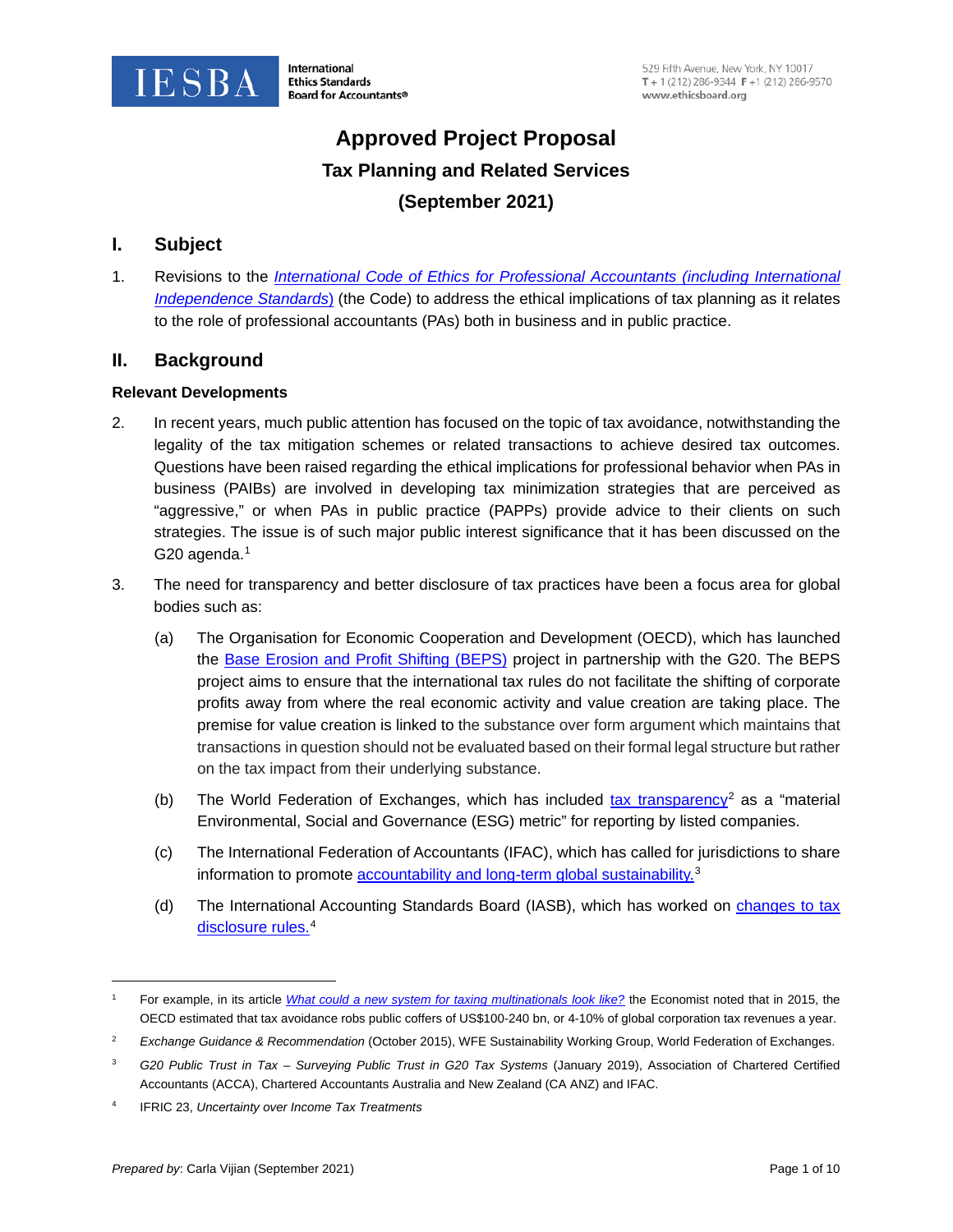4. In addition, in its August 2021 update to its list of public interest issues on IESBA projects, the PIOB has welcomed the IESBA's willingness to take a leadership role in developing ethics provisions and associated guidance for PAs undertaking tax planning and related services. In supporting the IESBA's initiative, the PIOB highlighted the emphasis across the globe on matters relating to tax, tax avoidance and social responsibility in respect of tax practices, as well as concerns raised by many stakeholders on these topics.

### **IESBA's Strategic Commitment**

- 5. In light of the external developments, the IESBA acknowledged in its [2019-2023 Strategy and Work](https://www.ifac.org/system/files/publications/files/IESBA-SWP-2019-2023-Final.pdf)  [Plan](https://www.ifac.org/system/files/publications/files/IESBA-SWP-2019-2023-Final.pdf) (SWP) a pressing need to better understand and address the ethical implications of "aggressive" tax planning" as it relates to the role of PAs both in business and in public practice. Recognizing that such developments were already a major topic of discussion among its stakeholders, and in preparation to commence work on the topic, the IESBA established the Tax Planning and Related Services Working Group (TPWG) in March 2019. The IESBA received overwhelming support from stakeholders to commit to a strategic initiative on tax planning.<sup>[5](#page-1-0)</sup>
- 6. The TPWG was [tasked to:](https://www.ifac.org/system/files/meetings/files/Agenda-Item-4A-Tax-Planning-and-Related-Services-Approved-Terms-of-Reference-Final_0.pdf)
	- (a) Gather an understanding of regulatory, practice and other developments in corporate and individual tax planning by PAIBs and PAPPs;
	- (b) Identify and analyze the ethical implications of those developments and determine whether there is a need for enhancements to the Code or further actions; and
	- (c) Develop a report and recommendations to the IESBA.
- 7. Following fact finding, including a year-long program of outreach to stakeholders, the TPWG delivered its final report and recommendations to the IESBA in September 2021. The report provides a comprehensive overview of the TPWG's fact finding and its analyses of the identified issues as well as its recommendations. These recommendations form the basis of this project proposal.

# **III. Project Objectives, Scope, Limitations and Approach**

#### **Objective**

8. The objective of the project is to develop a principles-based framework, leveraging the fundamental principles and the conceptual framework, to guide PAs' ethical conduct when providing tax planning and related services to employing organizations and clients, thereby maintaining the Code's robustness and relevance as a cornerstone of public trust in the global accountancy profession.

#### **Scope and Limitations**

- 9. The scope will encompass:
	- (a) Part 2 Professional Accountants in Business; and
	- (b) Part 3 Professional Accountants in Public Practice.

Consideration will be given to the need for any enhancements to the provisions in Part 1 – Complying with the Code, Fundamental Principles and Conceptual Framework.

<span id="page-1-0"></span><sup>5</sup> IESBA [Strategy and Work Plan \(SWP\) for 2019-2023](http://www.ifac.org/publications-resources/iesba-strategy-and-work-plan-2019-2023)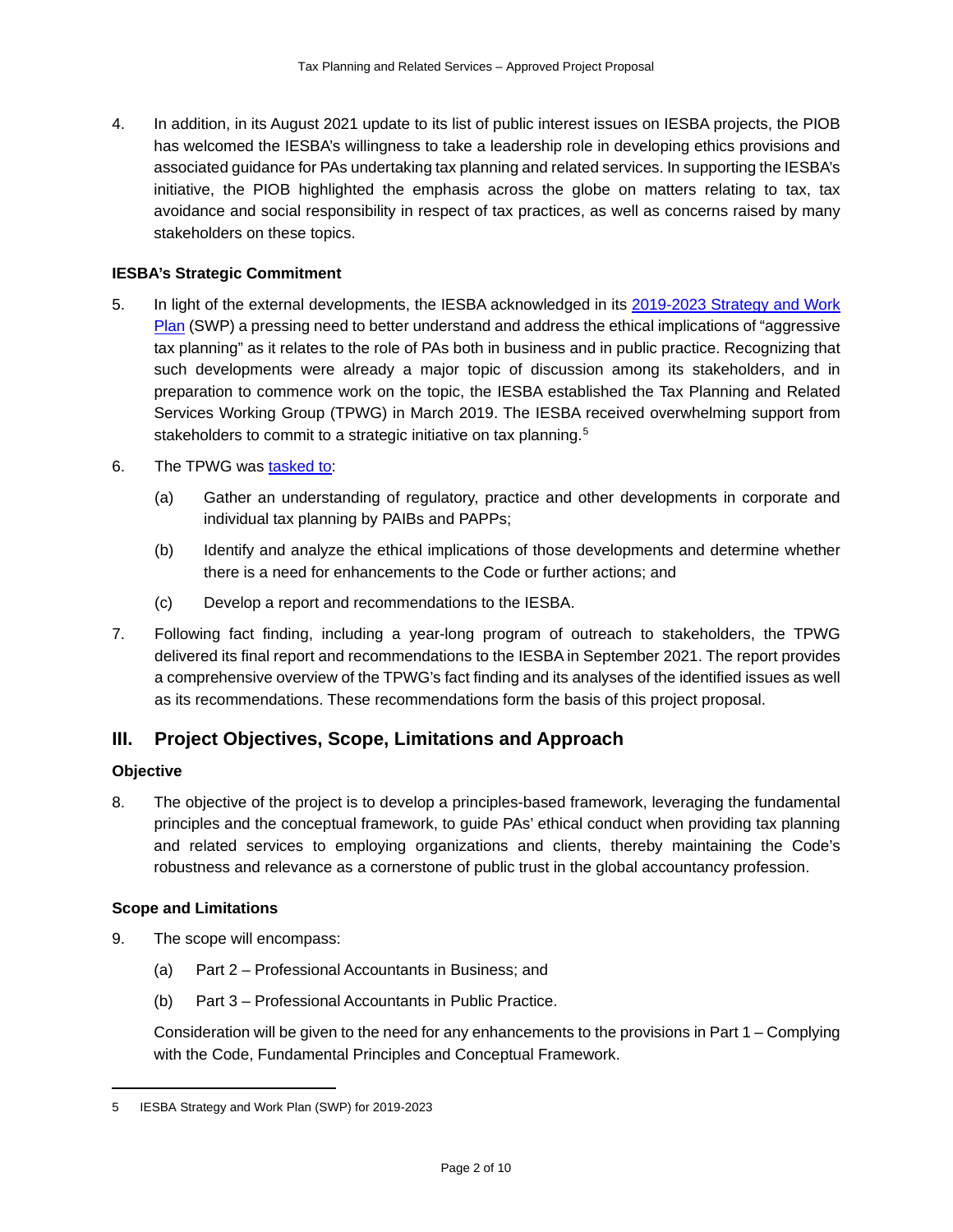- 10. The provisions to be developed will be applicable across individual and corporate taxpayers (from small- and medium-sized enterprises (SMEs) to large publicly traded multi-national entities).
- 11. At a principles level, the provisions will be equally applicable to public interest entities (PIEs) and non-PIEs. However, the distinction between PIEs and non-PIEs might be a relevant factor for a PA to consider when assessing possible actions to take, such as communication with those charged with governance.
- 12. PAs' responsibilities when they encounter circumstances involving actual or suspected unlawful tax evasion are addressed under the NOCLAR provisions of the Code (Sections 260 and 360). This project will consider appropriate references to the NOCLAR provisions.
- 13. Consistent with any other provisions of the Code, provisions to be developed under this project will not override laws and regulations, including any anti-avoidance rules prevailing in a given jurisdiction. This project will respect, and not undermine, national sovereignty to enact and promulgate tax laws and regulations as each jurisdiction sees fit.
- 14. Further, paragraph 100.7 A1 of the Code will remain applicable, i.e., where jurisdictions have provisions that differ from or go beyond those in the Code, PAs in those jurisdictions need to be aware of those differences and comply with the more stringent provisions unless prohibited by law or regulation.
- 15. While a contextual understanding of tax planning methods or approaches is required for this project, the focus will be on PAs' ethical conduct.
- 16. The project will not analyze the merits of any particular tax positions or tax schemes planned or adopted by individual or corporate taxpayers. Likewise, and as a corollary to paragraph 13, the project will not judge the merits of the tax regimes or strategies of jurisdictions, or enter into debates about tax policy, but will consider the importance of developing provisions that are jurisdiction neutral (i.e., equally applicable in jurisdictions where the tax burden is high and where it is low).

### **Approach**

- 17. In developing the principles-based framework, the project will pursue the recommendations set out in the final TPWG report:
	- At an overarching level, draw the appropriate linkages to provisions in the Code that speak to why businesses, governments and other organizations involve PAs in a broad range of areas and PAs' responsibility to act in the public interest in the context of tax planning services, i.e.:
		- o The particular aspects of tax planning services that contribute to PAs' role, the sustainability of businesses, and the profession's reputation at large in the context of public perceptions and expectations. In this regard, the project will:
			- (a) Analyze reputational risks from the profession's perspective; and
			- (b) Seek to distinguish the broader theme of tax morality<sup>[6](#page-2-0)</sup> from the profession's responsibility to act in the public interest.

<span id="page-2-0"></span><sup>6</sup> Tax morale, as defined by th[e OECD,](https://www.oecd.org/tax/tax-morale-f3d8ea10-en.htm) is the intrinsic motivation to pay taxes. This is a vital aspect of the tax system as most tax systems rely on taxpayers' voluntary compliance for the bulk of their revenues.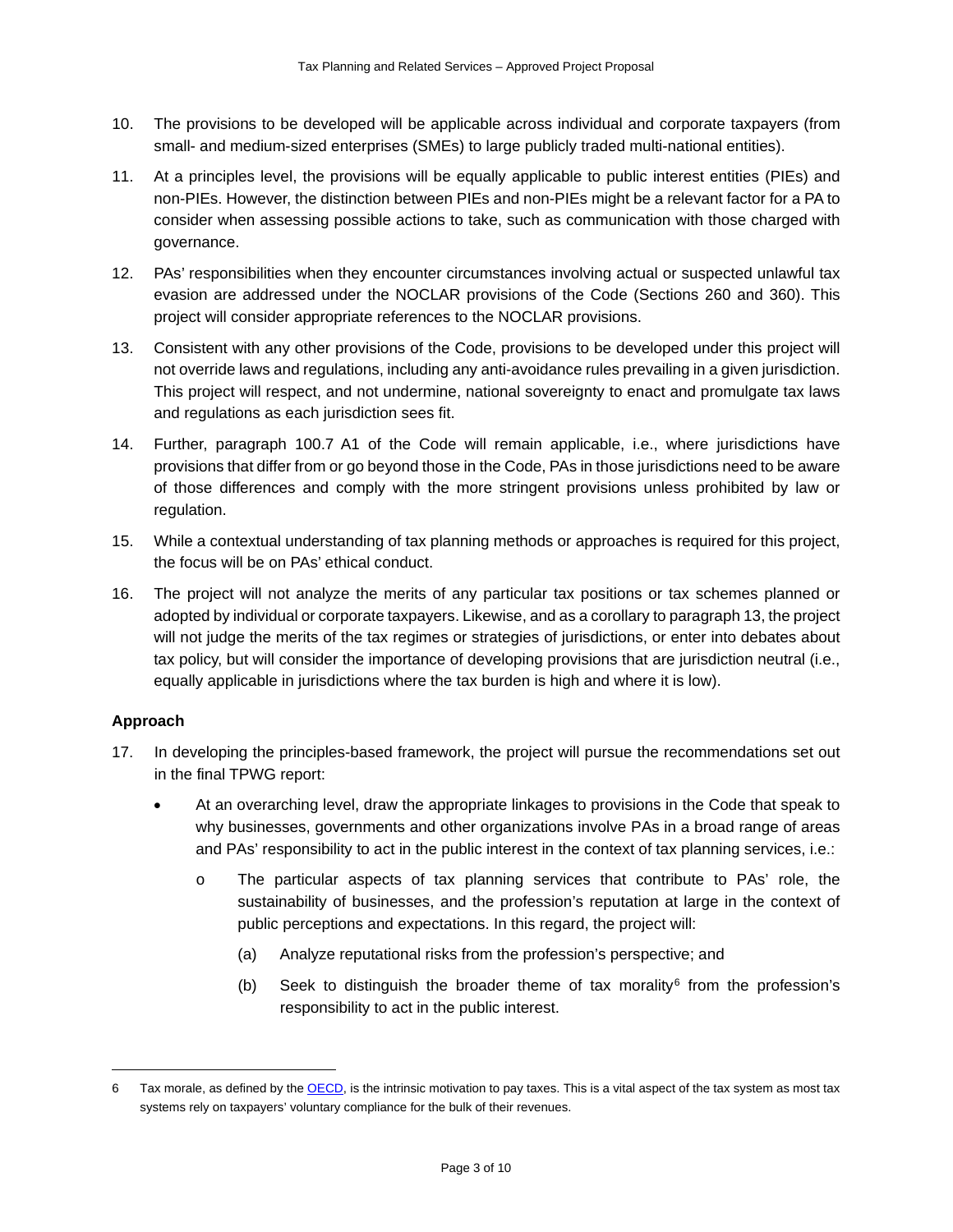- o PAs' responsibility to comply with the fundamental principles (FPs) and the types of threats to such compliance that might be created in tax planning circumstances.
- o PAs' responsibility to exhibit the mindset and behavioral characteristics expected of them in accordance with the Role & Mindset provisions of the Code. Within the context of tax planning, this might include guidance elaborating on the relevance and applicability of behavioral concepts and principles such as strength of character and having an inquiring mind; and expectations of PAs to promote an ethics-based culture within their organization.
- o PAs' responsibility to respond to non-compliance with laws and regulations (NOCLAR) or suspected NOCLAR when they encounter information that suggests tax planning might have "stepped over the line" into an actual or suspected breach of tax laws and regulations.

These linkages might individually or together speak to the issues of fairness and accountability.

- At a practical level:
	- o Provide guidance to assist PAs in judging what might be deemed acceptable or unacceptable from an ethical perspective regarding professional activities related to tax planning. The project will explore the following approach for PAs:
		- Understand the applicable tax laws and regulations, including as far as possible the legislative intent, and comply with them.
		- Obtain an understanding of the rationale for the particular tax scheme, structure or transaction, taking into account a reasonable and informed third party's perceptions. In this regard, the project will develop guidance on indicators of what might be deemed acceptable vs unacceptable tax planning in the light of understanding that rationale, drawing on the work done by other organizations. In doing so, the project will seek to link PAs' judgments to compliance with the FPs (such as integrity, objectivity and professional behavior) and the application of the conceptual framework.
		- If there is no indication or perception of unacceptable tax planning, provide guidance on applying the conceptual framework to the tax planning facts and circumstances, i.e., what types of threats might be created and what actions, including safeguards, might address the threats. This might include guidance to navigate situations where tax laws are complex and the legislative intent behind them is uncertain.
	- o Address circumstances where there might be undue pressure, whether from management or from a client, to skirt the boundaries of what might be deemed acceptable tax planning. Linking to the provisions of the Code addressing pressure to breach the FPs might be appropriate in this regard.
	- o Recognize that an inducement might be offered to achieve certain tax outcomes in strict non-compliance with tax legislation. Linking to the provisions of the Code addressing inducements might be appropriate in this regard.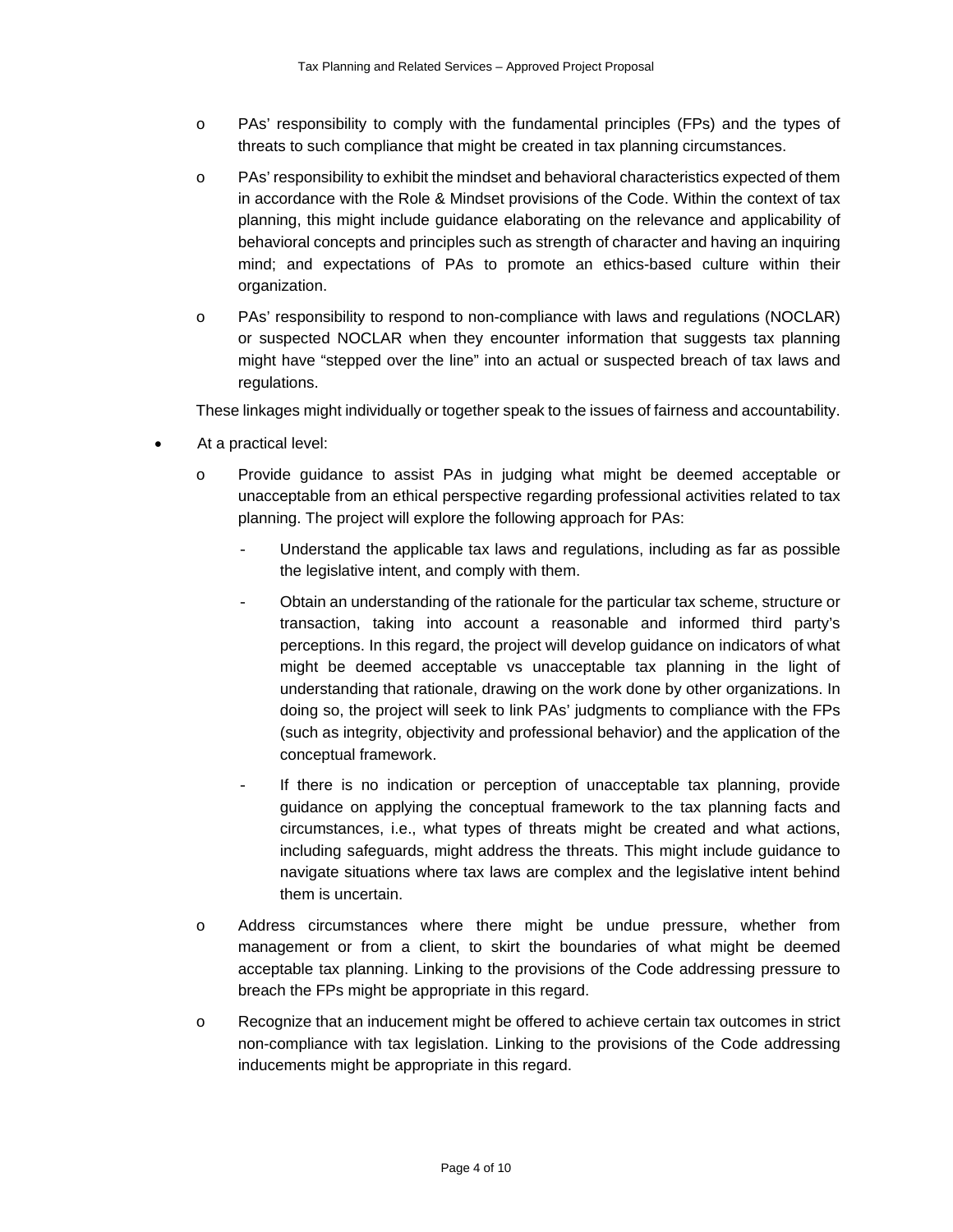- o Provide guidance with respect to when communication with management or those charged with governance would be appropriate, including as part of an escalation process, and the matters or concerns that might be communicated. In this regard, PAIBs might be guided to consider internal protocols, policies or procedures for referring matters to those charged with governance.
- o Provide guidance on when and with whom to consult (internally or externally), which might be as part of specific actions to address identified threats.
- o Address considerations relating to transparency balanced against PAs' duty of confidentiality under the Code, including the circumstances in which transparency would be appropriate or justified (e.g., as a safeguard to address threats, to disclose risks from uncertainties, or to disclose the rationale for a particular tax scheme, structure or transaction), when informed consent for disclosure should be obtained in the case of clients, to whom disclosure might be made and when, and the matters that might be disclosed.
- o Address any documentation expectations for PAs.
- 18. While this project proposal uses the terms "acceptable" and "unacceptable" when referring generally to tax planning, it will explore whether these terms are suitable for the Code and can be appropriately described, or whether other terminology should be developed to (a) support building the framework, and (b) facilitate stakeholders' understanding and use of the framework.
- 19. In developing the provisions for the Code, global applicability will be an important consideration, given the wide variety of tax laws, practices and customs around the world.

### *Non-authoritative Material*

20. As the project evolves, opportunities might be identified for the IESBA to commission nonauthoritative material to support and promote adoption and implementation of the principles-based framework in the Code. If so, the project will develop recommendations for the IESBA's consideration, including potential collaboration with IFAC and others.

#### *Consultation with Stakeholders*

- 21. The project will involve consultations with various stakeholders<sup>[7](#page-4-0)</sup> at appropriate points during the development of the principles-based framework, including:
	- Regulators in the G20 including tax authorities
	- National standard setters (NSS)
	- IFAC, IFAC PAIB Advisory Group, and IFAC Small and Medium Practices (SMP) Advisory Group
	- OECD
	- The investor, preparer (i.e., financial statements) and corporate governance communities
	- Professional accountancy organizations, especially those in the G20

<span id="page-4-0"></span><sup>7</sup> Many stakeholder constituencies are represented on the IESBA [Consultative Advisory Group](https://www.ethicsboard.org/consultative-advisory-group) (CAG).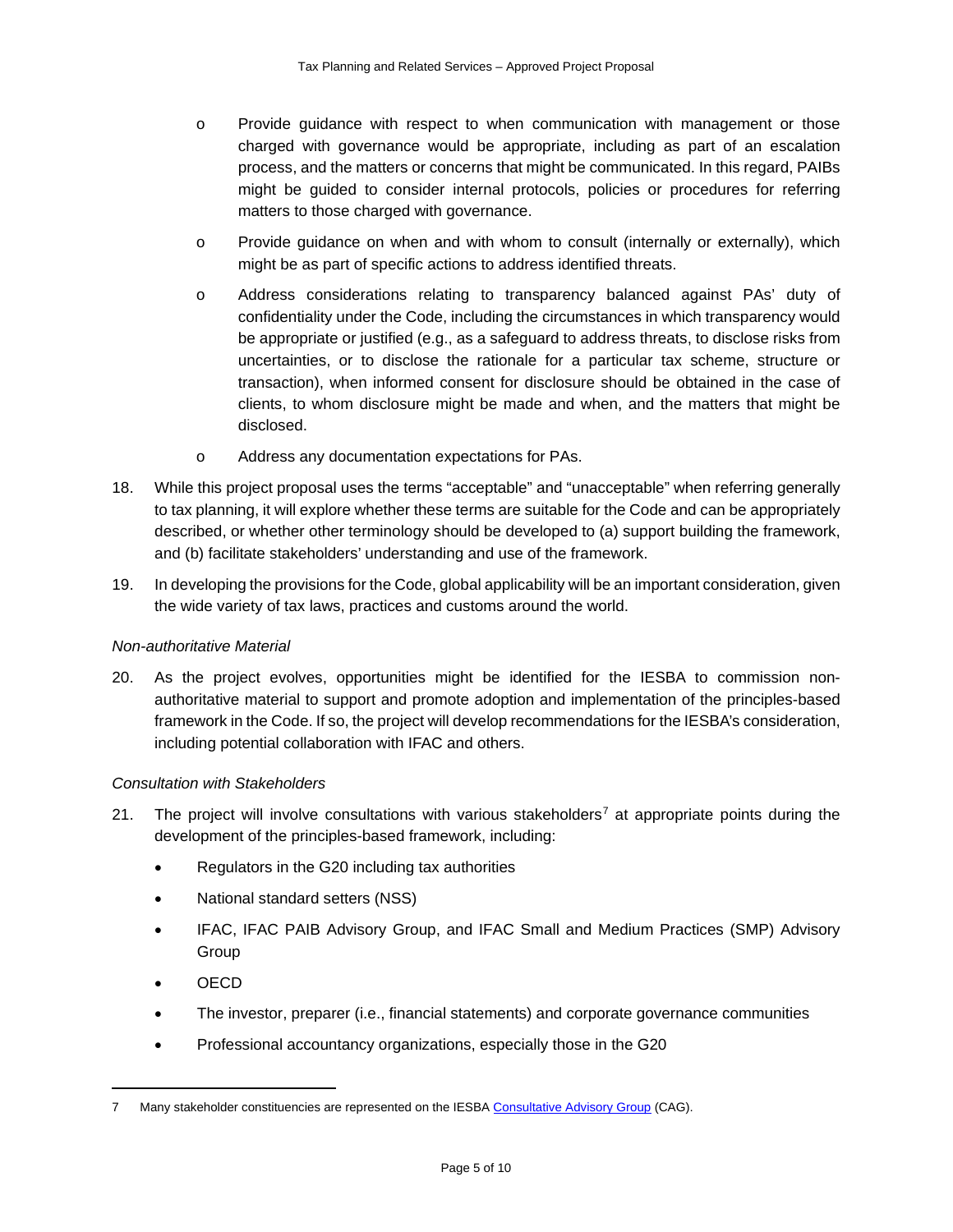- Accountancy firms (including the Forum of Firms)
- Academia
- The legal profession
- Other professional organizations with a nexus to the topic

## **IV. How the Project Serves the Public Interest and Impact Analysis**

#### **How the Project Serves the Public Interest**

- 22. Key public interest outcomes this project seeks to achieve are:
	- (a) Promoting consistent, ethical tax planning conduct and practice by PAs through a principlesbased framework and guidance;
	- (b) Raising awareness about risks associated with unacceptable tax planning to employing organizations, clients (individuals or corporate), and the profession;
	- (c) Protecting and strengthening the profession's role and reputation in relation to tax planning; and
	- (d) Promoting the ESG-related principles of fairness, accountability and transparency through guiding PAs' conduct when involved in tax planning activities, consistent with their responsibility to act in the public interest.

#### **Impact Analysis Considerations**

- 23. As the project advances, costs and benefits will be an important consideration as the IESBA evaluates options and the practical impact of any potential changes to the Code. At a general level, however:
	- The new standard is expected to benefit many stakeholders through clear and robust principles and guidance to inform and steer PAs' conduct when performing tax planning activities. These stakeholders include:
		- o Investors, taxpayers, NSS, tax authorities, preparers, those charged with governance (TCWG), and policy makers.
		- o The global accountancy profession.
		- o Society at large.
	- There will be costs associated with adoption and implementation at the national level and within firms, including translation, awareness-raising and training.
- 24. The project will be especially mindful of the importance of avoiding unnecessary complexity, which may undermine understandability and clarity, given the wide variety of tax regimes and practices around the world.

### **V. Implications for any Specific Persons or Groups**

- 25. The project has implications for:
	- NSS and professional accountancy organizations that have adopted the Code or use it as a basis or a benchmark for their own standards.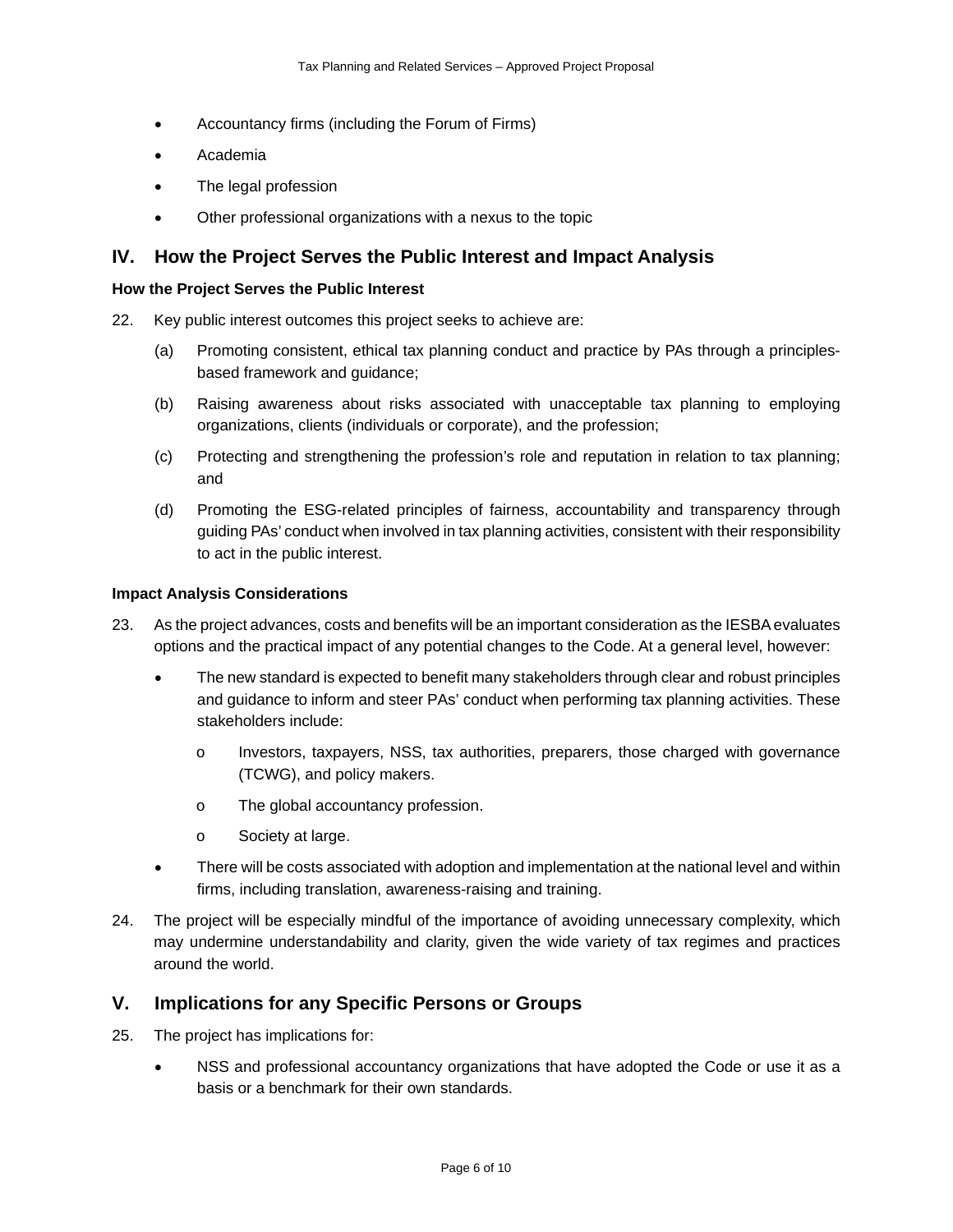- Tax authorities in relation to their interactions with PAs.
- Firms that conform their policies and methodologies to the Code or are otherwise subject to national standards based on the Code.
- International and regional organizations with a policy-making mandate or significant influence in the area of tax planning, including IFAC, OECD and the European Commission.
- Individual PAPPs and PAIBs.
- Preparers and TCWG in relation to their interactions with tax authorities.
- The academic and educational communities in relation to teaching professional ethics.
- 26. To the extent the project contemplates any changes or references to the provisions in Part 1 of the Code, it will seek to leverage relevant provisions being developed by the Technology Task Force in terms of technology-related enhancements to Part 1, particularly on the matter of complexity as a contextual factor to consider.

# **VI. Development Process, Project Output and Project Timetable**

#### **Development Process**

27. The project will follow the IESBA's due process, including seeking input and advice from the IESBA CAG.

#### **Project Output**

- 28. It is anticipated that the output of the project will be a principles-based framework in Parts 2 and 3 of the Code. The project does not preclude the identification of consequential or conforming amendments to other parts of the Code, especially Part 1.
- 29. Depending on the issues identified, the project Task Force may bring forward other relevant matters for the IESBA's consideration. These may include recommendations for the development of nonauthoritative material or issues to be addressed as part of future standard-setting projects.

#### **Project Timetable**

30. Subject to the IESBA's approval of the project proposal, this project will commence immediately. The specific project milestones and outputs will depend on the matters that the project Task Force ultimately determines are appropriate to address as part of the project, and the priorities assigned to those matters.

| <b>Timing</b>  | <b>Milestone</b>                              |
|----------------|-----------------------------------------------|
|                | Discussion of project proposal with IESBA CAG |
| September 2021 | IESBA approval of project proposal            |
| December 2021  | Update to IESBA                               |

31. The table below provides indicative timing for the project.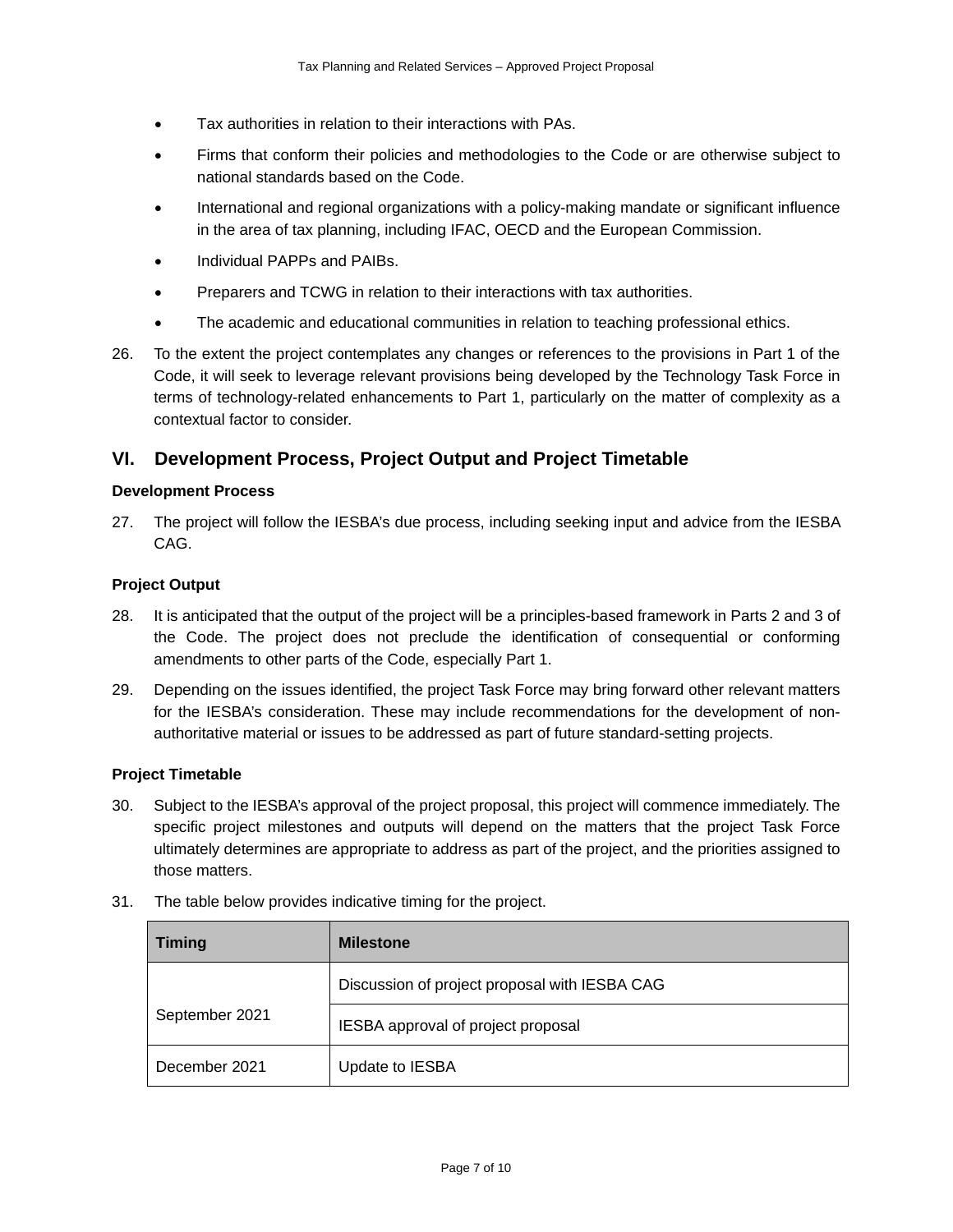| <b>Timing</b>  | <b>Milestone</b>                                                                          |
|----------------|-------------------------------------------------------------------------------------------|
| March 2022     | Discussion of issues with IESBA CAG and IESBA                                             |
| June 2022      | Discussion of issues with IESBA                                                           |
| September 2022 | First read of proposals to IESBA CAG and IESBA                                            |
| December 2022  | IESBA consideration and approval of Exposure Draft (ED)                                   |
| June 2023      | High-level update to IESBA                                                                |
| September 2023 | Discussion of significant matters raised on ED and Task Force responses<br>with IESBA CAG |
|                | Full review of ED responses and first read post-exposure with IESBA                       |
| December 2023  | <b>IESBA</b> approval of final pronouncement                                              |

32. Should there be a need to conduct formal consultation with stakeholders, such as through global roundtables, prior to the issuance of the Exposure Draft, the project timeline will be adjusted as necessary.

### **VII. Resources Required**

- 33. A project Task Force consisting of four to five IESBA representatives, with an IESBA member as Chair.
- 34. IESBA Staff will provide support to the project Task Force.

# **VIII. Relevant Sources of Information that Address the Matters Being Proposed**

- 35. Relevant sources of information include:
	- The final TPWG report.
	- IFAC guide, *[A Guide for Professional Accountancy Organizations –](https://www.ifac.org/system/files/publications/files/IFAC-PAO-Tax-Advisor-Guidance.pdf) Developing Good Practices [for Members Providing Tax Advice](https://www.ifac.org/system/files/publications/files/IFAC-PAO-Tax-Advisor-Guidance.pdf)*
	- Relevant ethics standards or other literature developed by NSS.
	- Research, thought leadership or other literature published by professional accountancy organizations, the governing bodies of other professions, tax authorities, multilateral organizations, academics, and others on the topic of tax planning.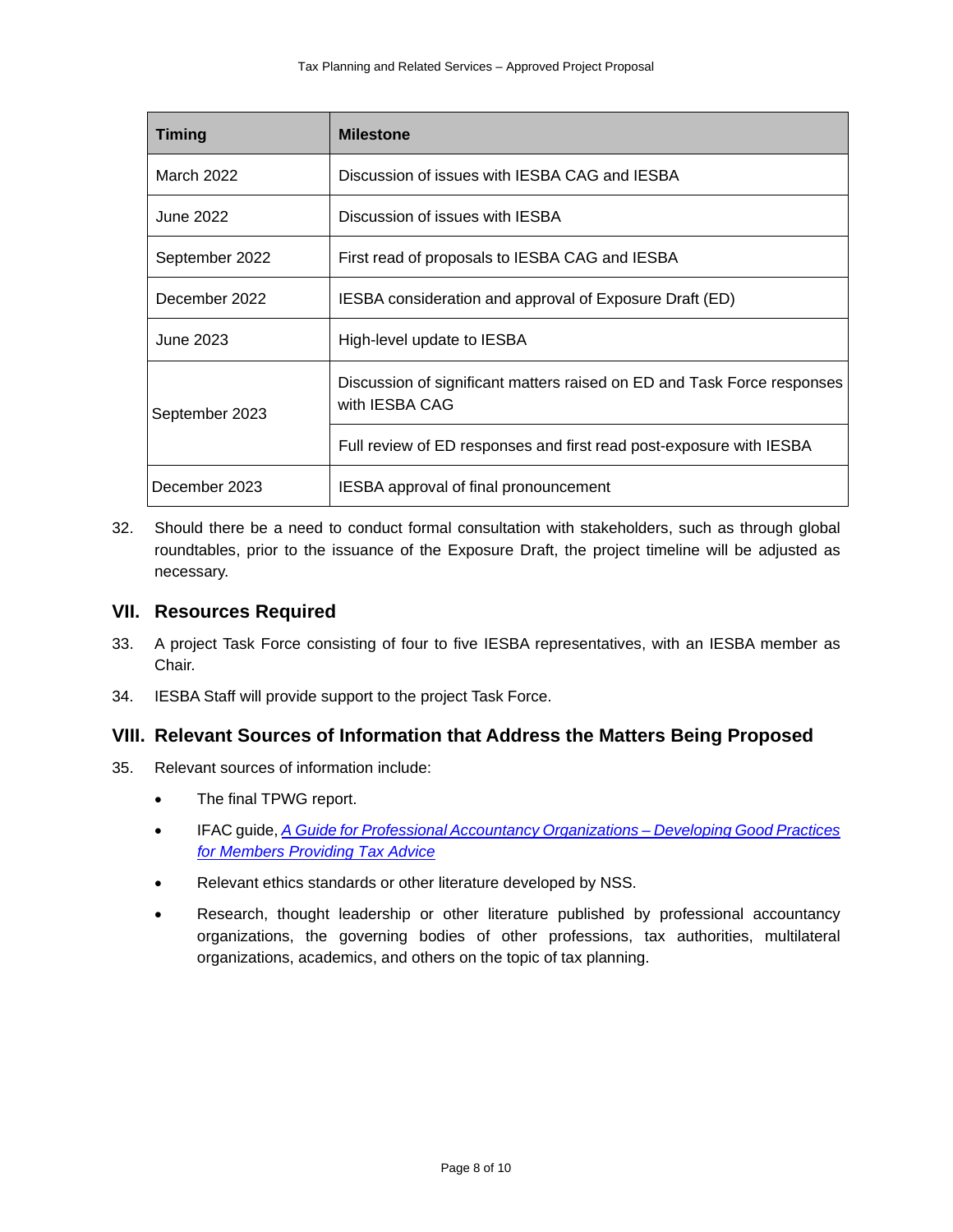# **Appendix**

# **Comments by Standard-Setting Board (SSB)/IFAC Technical Managers**

Due process requires that project proposals be circulated to SSB Staff and IFAC Staff for the technical areas within, or supported by, IFAC for comments on any matters of possible relevance to the project.

**Kevin Dancey (CEO – IFAC) on behalf of:**

- **IFAC Quality and Development Department**
- **IFAC Education Initiative**
- **IFAC Professional Accountants in Business (PAIB) Advisory Group**
- **IFAC Small and Medium Practices (SMP) Advisory Group**
- **Transnational Auditors Committee (TAC)**

IFAC staff appreciates the opportunity to comment on IESBA's *Project Proposal: Tax Planning and Related Services*, and this message reflects the consolidated views of IFAC staff. We recognize the need for IESBA to continuously consider maintenance of and updates to the IESBA Code in line with changes in the environment, while balancing the perspectives of all stakeholders. Accordingly, we support IESBA's initiative to consider potential enhancements to the ethical framework related to tax planning.

We note the IESBA Tax Planning Working Group's recommendation for the IESBA to develop a principlesbased framework in the Code to guide professional accountants in business (PAIBs) and professional accountants in public practice (PAPPs) in navigating the ethical considerations that arise when they perform tax planning activities for their employing organizations or provide tax planning services to their clients, respectively. Meaningful progress has been made on multilateral cooperation (for example at the OECD) and many of the issues related to tax planning services may only be resolved at this level. Nevertheless, in the context of the high level of attention tax planning has received at the global level in recent years, we appreciate that the IESBA needs to consider the public interest concerns regarding the ethical dimension of tax planning and explore how best to respond to those concerns within its mandate.

That said, we would like to urge IESBA to proceed carefully with an initiative to develop new standards specifically focused on tax planning and related services as the issues are complex and challenging. In particular, it would be important that in considering the project proposal and the questions outlined therein, IESBA reflects on the need for appropriate guardrails to minimize the potential for any changes to the Code being globally inoperable or leading to unintended consequences. If due caution is not exercised, we are concerned that the project might create an expectations gap and present significant challenges for many jurisdictions in adoption and implementation of the Code. This, in turn, would have negative implications for adoptability of the Code and IFAC member organizations' ability to comply with the IFAC Statements of Membership Obligations (SMOs). So while we support IESBA's effort to consider this issue, we urge IESBA to adopt a path forward that can attract the broadest possible support.

With this in mind, we encourage IESBA to consider undertaking a careful impact analysis of the costs and benefits of proposals as they are developed during the project. We would also strongly encourage IESBA to first pursue the guidance approach contemplated earlier in this workstream, including Q&As or case